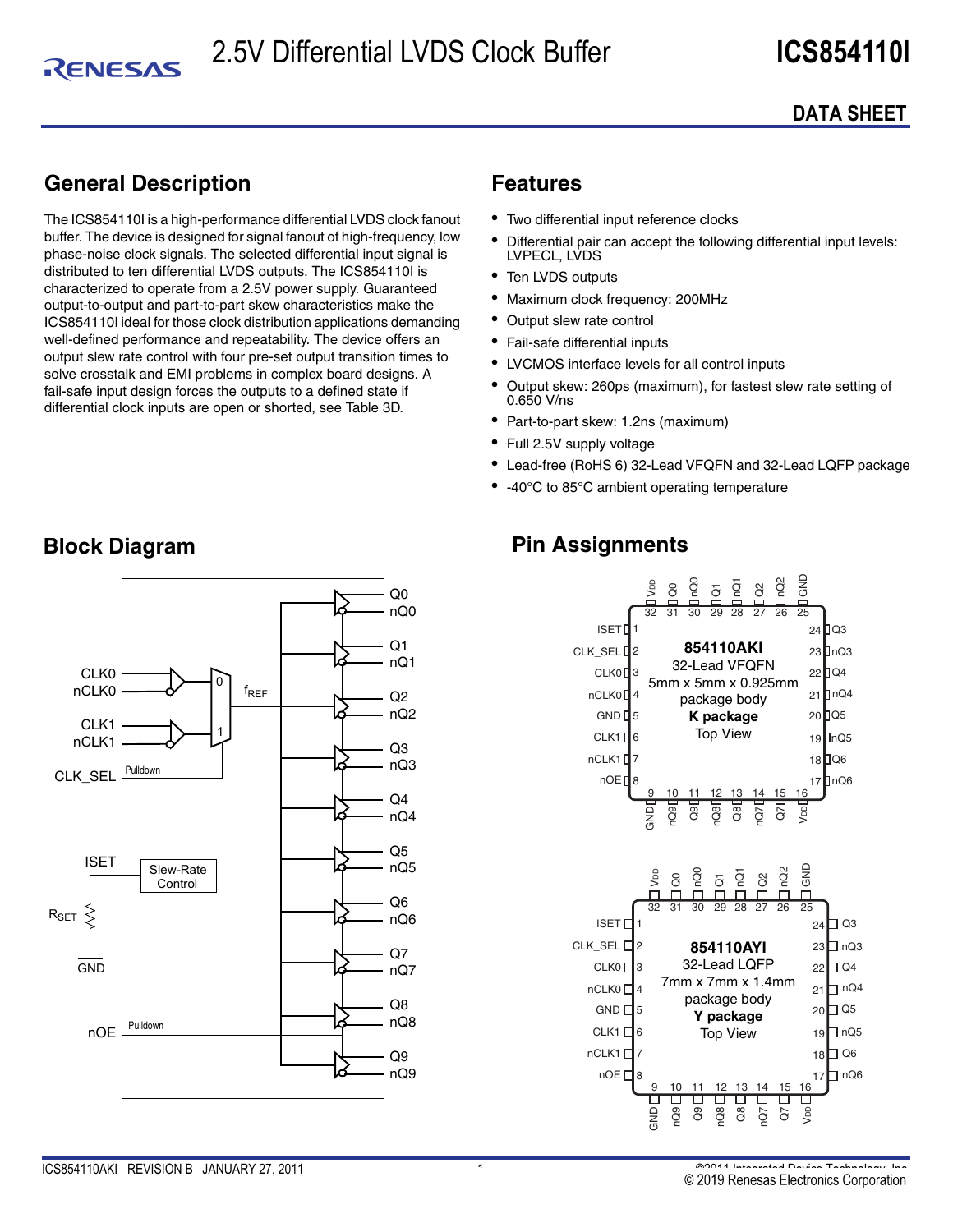# **Table 1. Pin Descriptions**

| <b>Number</b>  | <b>Name</b>      |        | <b>Type</b> | <b>Description</b>                                                                                                                                                                                         |
|----------------|------------------|--------|-------------|------------------------------------------------------------------------------------------------------------------------------------------------------------------------------------------------------------|
| 1              | <b>ISET</b>      |        |             | An external fixed resistor (RSET) from this pin to ground is needed to provide a<br>reference current for setting the slew rate of the differential outputs Q[0:9], nQ[0:9].<br>See Table 3C for function. |
| $\overline{2}$ | CLK_SEL          | Input  | Pulldown    | Input clock select. See Table 3A for function. LVCMOS/LVTTL interface levels.                                                                                                                              |
| 3              | CLK <sub>0</sub> | Input  |             | Non-inverting clock/data input 0.                                                                                                                                                                          |
| $\overline{4}$ | nCLK0            | Input  |             | Inverting differential clock input 0.                                                                                                                                                                      |
| 5, 9, 25       | <b>GND</b>       | Power  |             | Power supply ground.                                                                                                                                                                                       |
| 6              | CLK <sub>1</sub> | Input  |             | Non-inverting clock/data input 1.                                                                                                                                                                          |
| $\overline{7}$ | nCLK1            | Input  |             | Inverting differential clock input 1.                                                                                                                                                                      |
| 8              | nOE              | Input  | Pulldown    | Output enable. See Table 3B for function. LVCMOS/LVTTL interface levels.                                                                                                                                   |
| 10, 11         | nQ9, Q9          | Output |             | Differential output pair 9. LVDS interface levels.                                                                                                                                                         |
| 12, 13         | nQ8, Q8          | Output |             | Differential output pair 8. LVDS interface levels.                                                                                                                                                         |
| 14, 15         | nQ7, Q7          | Output |             | Differential output pair 7. LVDS interface levels.                                                                                                                                                         |
| 16, 32         | $V_{DD}$         | Power  |             | Power supply pins.                                                                                                                                                                                         |
| 17, 18         | nQ6, Q6          | Output |             | Differential output pair 6. LVDS interface levels.                                                                                                                                                         |
| 19, 20         | nQ5, Q5          | Output |             | Differential output pair 5. LVDS interface levels.                                                                                                                                                         |
| 21, 22         | nQ4, Q4          | Output |             | Differential output pair 4. LVDS interface levels.                                                                                                                                                         |
| 23, 24         | nQ3, Q3          | Output |             | Differential output pair 3. LVDS interface levels.                                                                                                                                                         |
| 26, 27         | nQ2, Q2          | Output |             | Differential output pair 2. LVDS interface levels.                                                                                                                                                         |
| 28, 29         | nQ1, Q1          | Output |             | Differential output pair 1. LVDS interface levels.                                                                                                                                                         |
| 30, 31         | nQ0, Q0          | Output |             | Differential output pair 0. LVDS interface levels.                                                                                                                                                         |

NOTE: *Pulldown* refers to an internal input resistor. See Table 2, *Pin Characteristics,* for typical values.

# **Table 2. Pin Characteristics**

| Symbol               | <b>Parameter</b>        | <b>Test Conditions</b> | <b>Minimum</b> | <b>Typical</b> | <b>Maximum</b> | <b>Units</b> |
|----------------------|-------------------------|------------------------|----------------|----------------|----------------|--------------|
| ⌒<br>$V_{\text{IN}}$ | Input Capacitance       |                        |                |                |                | рF           |
| <b>H</b> PULLDOWN    | Input Pulldown Resistor |                        |                | ∽<br>ັ         |                | kΩ           |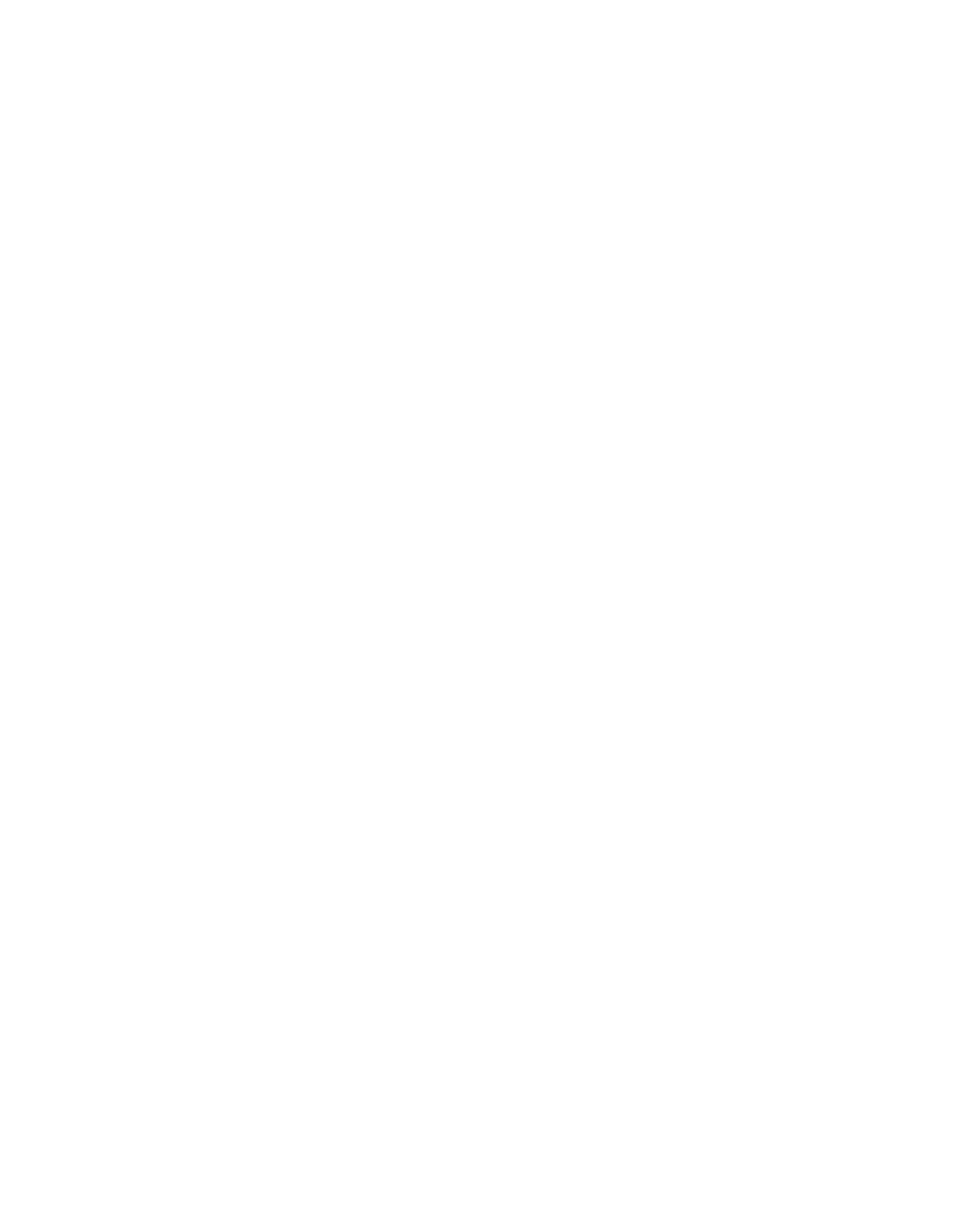### **Function Tables**

#### **Table 3A. CLK\_SEL Configuration Table**

| Input          |                                             |
|----------------|---------------------------------------------|
| <b>CLK SEL</b> | <b>Operation</b>                            |
| $^{(1)}$       | CLK0, nCLK0 is the selected reference clock |
|                | CLK1, nCLK1 is the selected reference clock |

NOTE: CLK\_SEL is an asynchronous control.

#### **Table 3B. nOE Configuration Table**

| Input |                                              |
|-------|----------------------------------------------|
| nOE.  | <b>Operation</b>                             |
| O     | Outputs Qx, nQx are enabled.                 |
|       | Outputs Qx, nQx are in high-impedance state. |

NOTE: OE is an asynchronous control.

### **Table 3C. R<sub>SET</sub> Configuration Table**

| $R_{\sf SFT}$               |                                        |
|-----------------------------|----------------------------------------|
| Resistor Size ( $k\Omega$ ) | <b>Typical Output Slew Rate (V/ns)</b> |
|                             | $0.650$ (fastest)                      |
| 15                          | 0.170                                  |
| 50                          | 0.150                                  |
| 150                         | $0.115$ (slowest)                      |

NOTE: The RSET resistor at the ISET pin allows configuration of the outputs to one of four pre-set output slew rates. A 5% variation of the RSET resistor size will be tolerated.

NOTE: Slew rates are defined as  $\pm 100$ mV from the center of Q – nQ signal.

|  | Table 3D. Guaranteed Input Fail Safe Operations for CLK0, nCLK0 and CLK1, nCLK1 |  |
|--|---------------------------------------------------------------------------------|--|
|  |                                                                                 |  |

| <b>Input State of Selected Input</b>                                         | Outputs Q[0:9], nQ[0:9]                  |
|------------------------------------------------------------------------------|------------------------------------------|
| Logic Low (Selected Input: CLKx = LOW, nCLKx = HIGH)                         | Logic Low $(Qx = LOW, nQx = HIGH)$       |
| Logic High (Selected Input: CLKx = HIGH, nCLKx = LOW)                        | Logic High $(Qx = HIGH, nQx = LOW)$      |
| Inputs Open (Selected Input: $CLKx = open$ , nCL $Kx = open$ )               | Logic High ( $Qx = HIGH$ , $nQx = LOW$ ) |
| Inputs Shorted (Selected Input: CLKx shorted to nCLKx and tied to $V_{DD}$ ) | Logic High $(Qx = HIGH, nQx = LOW)$      |
| Input Shorted (Selected Input: CLKx shorted to nCLKx and floating)           | Logic High ( $Qx = HIGH$ , $nQx = LOW$ ) |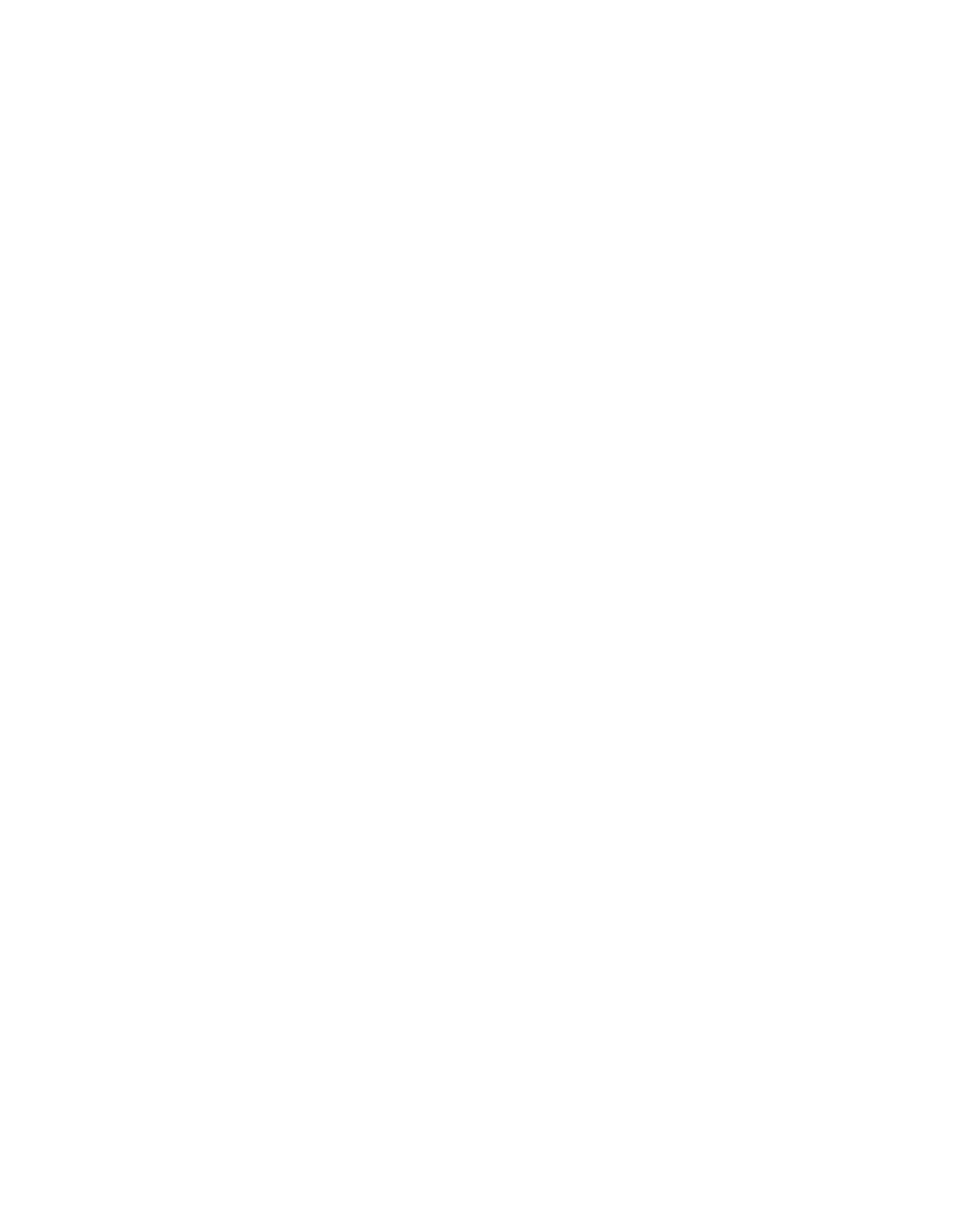# **Absolute Maximum Ratings**

NOTE: Stresses beyond those listed under *Absolute Maximum Ratings* may cause permanent damage to the device. These ratings are stress specifications only. Functional operation of product at these conditions or any conditions beyond those listed in the *DC Characteristics or AC Characteristics* is not implied. Exposure to absolute maximum rating conditions for extended periods may affect product reliability.

| Item                                                                        | Rating                                                   |
|-----------------------------------------------------------------------------|----------------------------------------------------------|
| Supply Voltage, V <sub>DD</sub>                                             | 4.6V                                                     |
| Inputs, $V1$                                                                | -0.5V to $V_{DD}$ + 0.5V                                 |
| Outputs, $I_{\Omega}$ (LVDS)<br><b>Continuos Current</b><br>Surge Current   | 10 <sub>m</sub> A<br>15mA                                |
| Package Thermal Impedance, $\theta_{JA}$<br>l 32 Lead VFQFN<br>32 Lead LOFP | $37.0^{\circ}$ C/W (0 mps)<br>$65.7^{\circ}$ C/W (0 mps) |
| Storage Temperature, T <sub>STG</sub>                                       | -65 $\degree$ C to 150 $\degree$ C                       |

# **DC Electrical Characteristics**

#### Table 4A. Power Supply DC Characteristics,  $V_{DD} = 2.5V \pm 5\%$ ,  $T_A = -40^\circ C$  to 85°C

| Symbol   | <b>Parameter</b>            | <b>Test Conditions</b>                          | <b>Minimum</b> | <b>Typical</b> | <b>Maximum</b> | Units |
|----------|-----------------------------|-------------------------------------------------|----------------|----------------|----------------|-------|
| $V_{DD}$ | Power Supply Voltage        |                                                 | 2.375          | 2.5            | 2.625          |       |
| $I_{DD}$ | <b>Power Supply Current</b> | No Load, $R_{\text{SFT}}$ not connected         |                |                | 18             | mA    |
|          |                             | All Outputs Loaded, $R_{\text{SFT}} = 4k\Omega$ |                |                | 86             | mA    |
|          |                             | No Load, $R_{\text{SFT}}$ = 4k $\Omega$         |                |                | 30             | mA    |

#### Table 4B. LVCMOS/LVTTL Input DC Characteristics,  $V_{DD} = 2.5V \pm 5\%$ ,  $T_A = -40^{\circ}C$  to 85°C

| Symbol                        | <b>Parameter</b>   |              | <b>Test Conditions</b>         | <b>Minimum</b> | <b>Typical</b> | <b>Maximum</b> | Units |
|-------------------------------|--------------------|--------------|--------------------------------|----------------|----------------|----------------|-------|
| $V_{\text{I}H}$               | Input High Voltage |              |                                |                |                | $V_{DD}$ + 0.3 |       |
| $V_{IL}$                      | Input Low Voltage  |              |                                | $-0.3$         |                | 0.8            |       |
| $I_{\text{IH}}$               | Input High Current | CLK_SEL, nOE | $V_{DD} = V_{IN} = 2.625V$     |                |                | 150            | μA    |
| $\  \mathsf{l}_{\mathsf{IL}}$ | Input Low Current  | CLK_SEL, nOE | $V_{DD} = 2.625V, V_{IN} = 0V$ | -5             |                |                | μA    |

#### Table 4C. Differential DC Characteristics,  $V_{DD} = 2.5V \pm 5\%$ ,  $T_A = -40^\circ C$  to 85°C

| Symbol    | <b>Parameter</b>                                 | <b>Test Conditions</b> | <b>Minimum</b> | <b>Typical</b> | <b>Maximum</b>  | <b>Units</b> |
|-----------|--------------------------------------------------|------------------------|----------------|----------------|-----------------|--------------|
| $V_{PP}$  | Peak-to-Peak Input Voltage;<br>NOTE <sub>1</sub> |                        | 0.15           |                | 1.2             |              |
| $V_{CMR}$ | Common Mode Input Voltage;<br>NOTE 1.2           |                        | $GND + 0.8$    |                | $V_{DD}$ - 0.85 |              |

NOTE 1:  $V_{IL}$  should not be less than -0.3V.

NOTE 2: Common mode input voltage is defined as  $V_{\text{IH}}$ .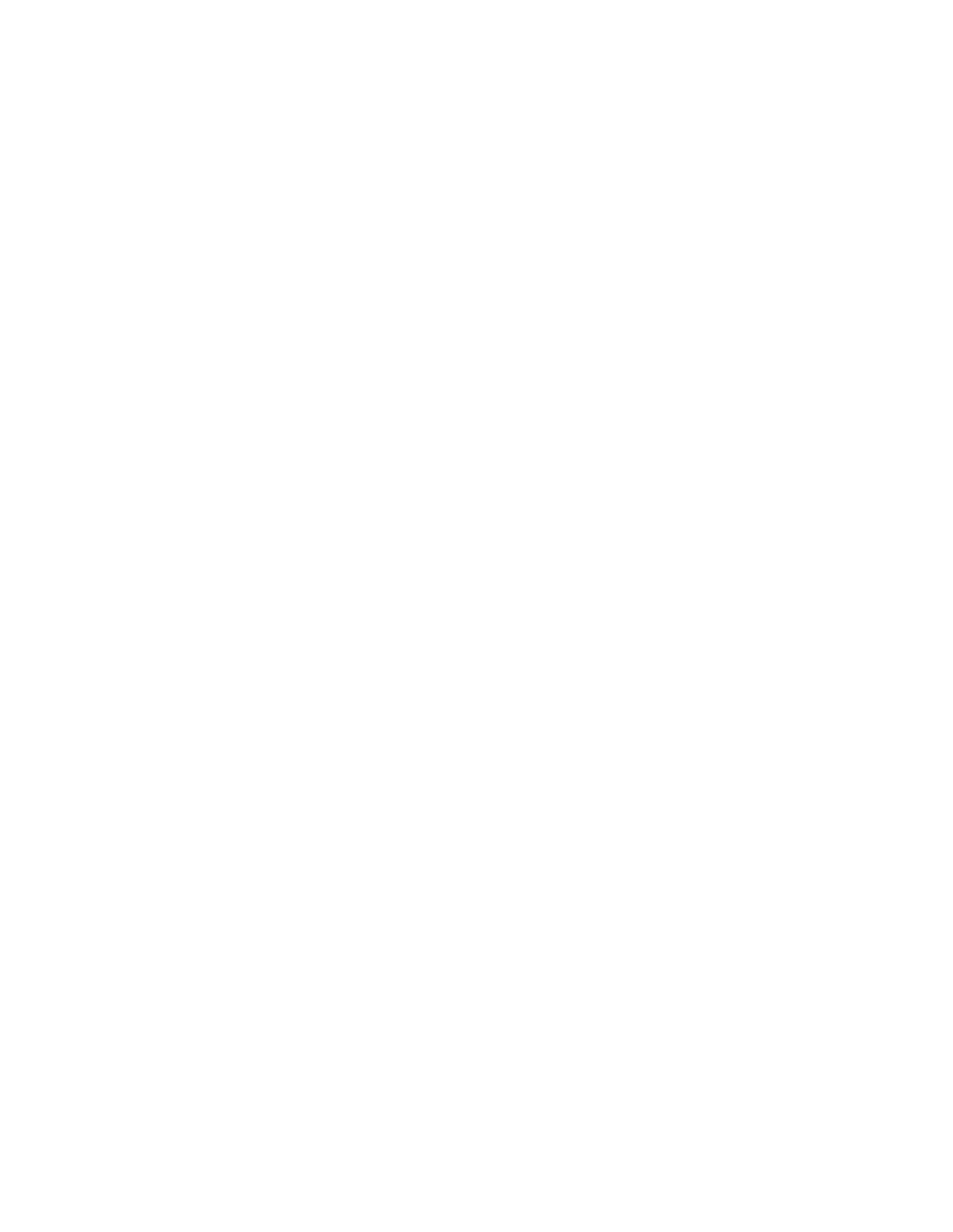| <b>Symbol</b>   | <b>Parameter</b>                 | <b>Test Conditions</b>                    | <b>Minimum</b> | <b>Typical</b> | <b>Maximum</b> | <b>Units</b> |
|-----------------|----------------------------------|-------------------------------------------|----------------|----------------|----------------|--------------|
| $V_{OD}$        | Differential Output Voltage      | $\mathsf{R}_{\mathsf{SET}}$ = 4k $\Omega$ | 250            |                | 600            | mV           |
| $\Delta V_{OD}$ | V <sub>OD</sub> Magnitude Change | $R_{\text{SFT}} = 4k\Omega$               |                |                | 50             | mV           |
| $V_{OS}$        | Offset Voltage                   | $R_{\text{SFT}} = 4k\Omega$               | 1.115          |                | 1.430          |              |
| $\Delta V_{OS}$ | $V_{OS}$ Magnitude Change        | $R_{\mathsf{SET}} = 4\mathsf{k}\Omega$    |                |                | 50             | mV           |

### Table 4D. LVDS DC Characteristics,  $V_{DD} = 2.5V \pm 5\%$ ,  $T_A = -40^{\circ}C$  to  $85^{\circ}C$

# **AC Electrical Characteristics**

### Table 5. AC Electrical Characteristics,  $V_{DD} = 2.5V \pm 5\%$ ,  $T_A = -40^{\circ}C$  to  $85^{\circ}C$

| Symbol           | <b>Parameter</b>          |                                                                      | <b>Test Conditions</b>                                                                       | <b>Minimum</b> | <b>Typical</b> | <b>Maximum</b> | <b>Units</b> |
|------------------|---------------------------|----------------------------------------------------------------------|----------------------------------------------------------------------------------------------|----------------|----------------|----------------|--------------|
|                  |                           |                                                                      | $R_{\text{SET}} = 4k\Omega$                                                                  |                |                | 200            | MHz          |
|                  | Input Frequency           |                                                                      | $R_{\text{SET}} = 15k\Omega$                                                                 |                |                | 30             | <b>MHz</b>   |
| $f_{REF}$        |                           |                                                                      | $R_{\text{SET}} = 50 \text{k}\Omega$                                                         |                |                | 20             | <b>MHz</b>   |
|                  |                           |                                                                      | $R_{\text{SET}} = 150 \text{k}\Omega$                                                        |                |                | 16             | <b>MHz</b>   |
|                  |                           |                                                                      | $R_{\text{SET}} = 4k\Omega$                                                                  |                |                | 200            | <b>MHz</b>   |
|                  | Output                    | Q[9:0], nQ[9:0]                                                      | $R_{\text{SET}} = 15k\Omega$                                                                 |                |                | 30             | MHz          |
| $f_{\text{OUT}}$ | Frequency                 |                                                                      | $R_{\text{SET}} = 50k\Omega$                                                                 |                |                | 20             | <b>MHz</b>   |
|                  |                           |                                                                      | $\mathsf{R}_{\mathsf{SET}} = 150\mathsf{k}\Omega$                                            |                |                | 16             | <b>MHz</b>   |
| $t_{\text{JIT}}$ | Section                   | Buffer Additive Phase Jitter, RMS;<br>refer to Additive Phase Jitter | $R_{\text{SET}} = 4k\Omega$ , f <sub>REF</sub> = 125MHz,<br>Integration Range: 12kHz - 20MHz |                | 0.291          |                | ps           |
|                  |                           |                                                                      | $R_{\text{SET}} = 4k\Omega$                                                                  | 3.2            | 4.0            | 4.6            | ns           |
|                  | Propagation<br>Delay;     | CLKx, nCLKx to                                                       | $R_{\text{SET}} = 15k\Omega$                                                                 | 4.6            | 5.5            | 6.3            | ns           |
| t <sub>PD</sub>  | NOTE <sub>1</sub>         | any Qx, nQx output                                                   | $R_{\text{SET}} = 50 \text{k}\Omega$                                                         | 5.4            | 6.5            | 7.7            | ns           |
|                  |                           |                                                                      | $R_{\text{SET}} = 150 \text{k}\Omega$                                                        | 7.5            | 8.3            | 9.3            | ns           |
|                  |                           |                                                                      | $R_{\text{SET}} = 4k\Omega$                                                                  |                | 125            | 260            | ps           |
| $t$ sk $(o)$     | Output Skew; NOTE 2, 3    |                                                                      | $R_{\text{SET}} = 15 \overline{k\Omega}$                                                     |                | 160            | 425            | ps           |
|                  |                           |                                                                      | $R_{\text{SET}} = 50 \text{k}\Omega$                                                         |                | 200            | 525            | ps           |
|                  |                           |                                                                      | $R_{\text{SET}} = 150 \text{k}\Omega$                                                        |                | 240            | 550            | ps           |
| $t$ sk $(p)$     | <b>Pulse Skew</b>         |                                                                      | $R_{\text{SET}} = 4k\Omega$                                                                  |                | 80             | 185            | ps           |
|                  |                           |                                                                      | $\overline{\mathsf{RSET}} \neq 4\mathsf{k}\Omega$                                            |                |                | 265            | ps           |
|                  |                           |                                                                      | $R_{\text{SET}} = 4k\Omega$                                                                  |                | 600            | 1200           | ps           |
| $t$ sk $(pp)$    |                           | Part-to-Part Skew; NOTE 3, 4                                         | $R_{\text{SET}} = 15k\Omega$                                                                 |                | 825            | 1500           | ps           |
|                  |                           |                                                                      | $R_{\text{SET}} = 50 \text{k}\Omega$                                                         |                | 975            | 2100           | ps           |
|                  |                           |                                                                      | $R_{\text{SET}} = 150 \text{k}\Omega$                                                        |                | 1245           | 1650           | ps           |
|                  |                           |                                                                      | $R_{\text{SET}} = 4k\Omega$                                                                  | 0.450          | 0.650          | 1.3            | V/ns         |
| tsl(o)           |                           |                                                                      | $R_{\text{SET}} = 15k\Omega$                                                                 | 0.110          | 0.170          | 0.350          | V/ns         |
|                  | Output Clock Slew Rate    |                                                                      | $R_{\text{SET}} = 50 \text{k}\Omega$                                                         | 0.110          | 0.150          | 0.325          | V/ns         |
|                  |                           |                                                                      | $R_{\text{SET}} = 150 \text{k}\Omega$                                                        | 0.075          | 0.115          | 0.250          | V/ns         |
|                  |                           |                                                                      | $\overline{R_{\text{SET}}}$ = 4k $\Omega$ , f <sub>REF</sub> $\leq$ 200MHz                   | 45             | 50             | 55             | $\%$         |
| odc              |                           |                                                                      | $R_{\text{SET}} = 15k\Omega$ , f <sub>REF</sub> $\leq$ 30MHz                                 | 48             | 50             | 52             | $\%$         |
|                  | Output Duty Cycle; NOTE 5 |                                                                      | $R_{\text{SET}} = 50 \text{k}\Omega$ , f <sub>REF</sub> $\leq$ 20MHz                         | 48             | 50             | 52             | $\%$         |
|                  |                           |                                                                      | $R_{\text{SET}} = 150 \text{k}\Omega$ , f <sub>REF</sub> $\leq 16 \text{MHz}$                | 48             | 50             | 52             | $\%$         |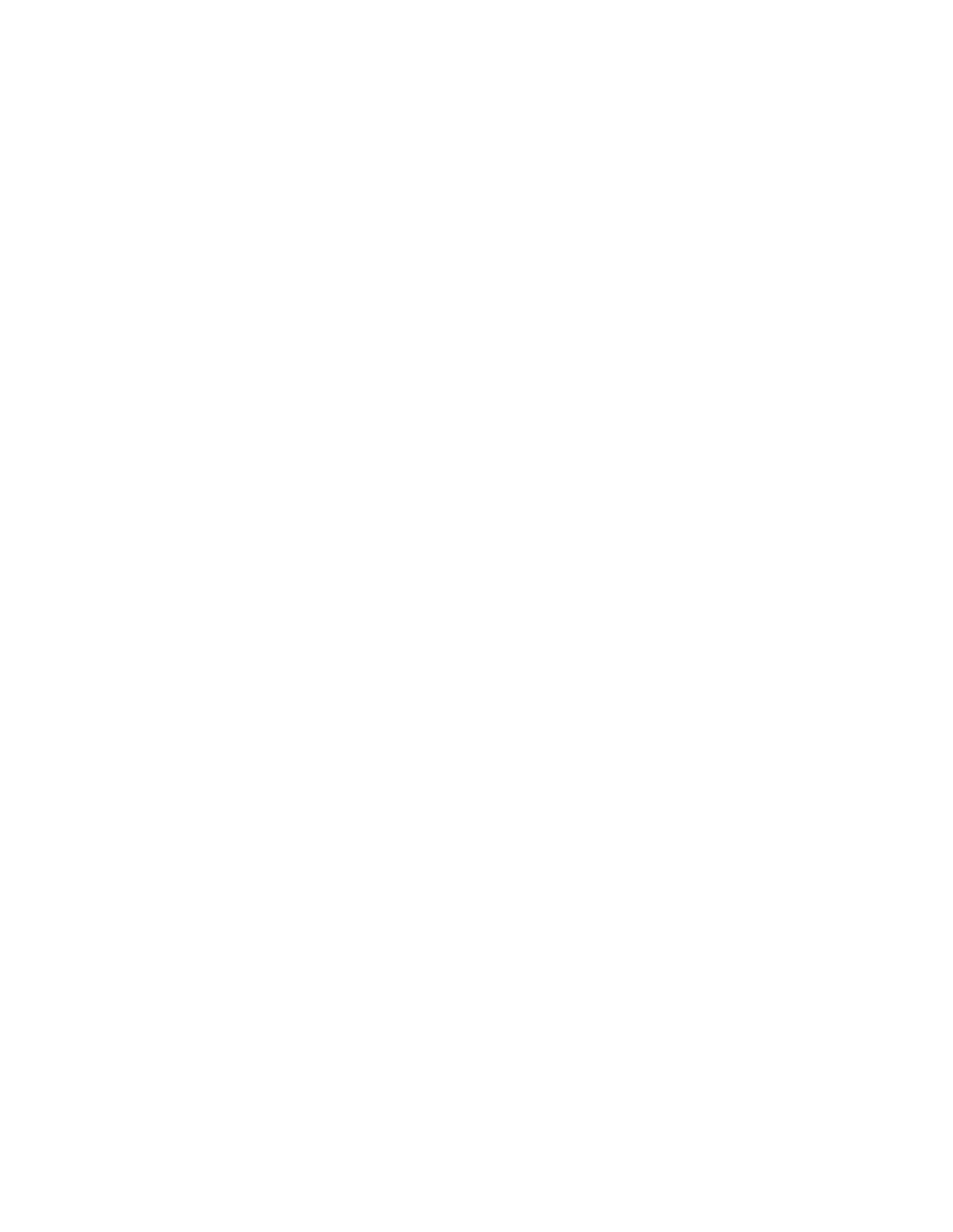

| Symbol      | <b>Parameter</b>        | <b>Test Conditions</b>                      | <b>Minimum</b> | <b>Typical</b> | <b>Maximum</b> | <b>Units</b> |
|-------------|-------------------------|---------------------------------------------|----------------|----------------|----------------|--------------|
| $t_R / t_F$ |                         | $R_{\text{SFT}} = 4k\Omega$                 | 100            | 300            | 500            | ps           |
|             | Output Rise/ Fall Time; | $\rm R_{SFT}$ = 15k $\Omega$                | 600            | 1030           | 1600           | ps           |
|             | 30% to 70%              | $R_{\text{SFT}} = 50 \text{k}\Omega$        | 650<br>1160    |                | 1850           | ps           |
|             |                         | $\mathsf{R}_{\mathsf{SET}}$ = 150k $\Omega$ | 800            | 1540           | 2200           | ps           |

NOTE: Electrical parameters are guaranteed over the specified ambient operating temperature range, which is established when the device is mounted in a test socket with maintained transverse airflow greater than 500 lfpm. The device will meet specifications after thermal equilibrium has been reached under these conditions.

NOTE 1: Measured from the differential input crossing point to the differential output crossing point.

NOTE 2: Defined as skew between outputs at the same supply voltage and with equal load conditions. Measured at the differential cross points.

NOTE 3: This parameter is defined in accordance with JEDEC Standard 65.

NOTE 4: Defined as skew between outputs on different devices operating at the same supply voltage, same frequency, same temperature and with equal load conditions. Using the same type of inputs on each device, the outputs are measured at the differential cross points. NOTE 5: Input Duty Cycle must be 50%.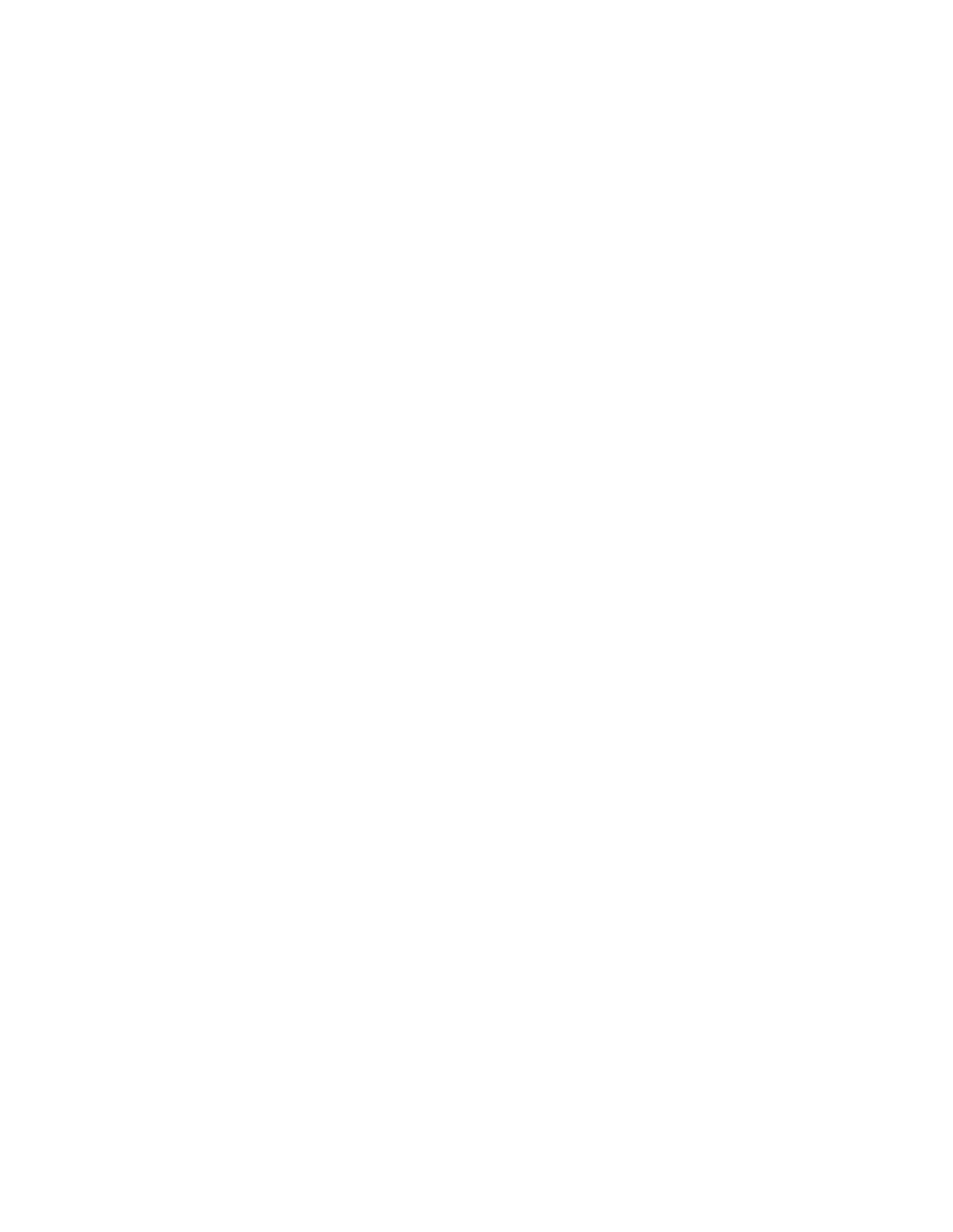# **Additive Phase Jitter**

The spectral purity in a band at a specific offset from the fundamental compared to the power of the fundamental is called the *dBc Phase Noise.* This value is normally expressed using a Phase noise plot and is most often the specified plot in many applications. Phase noise is defined as the ratio of the noise power present in a 1Hz band at a specified offset from the fundamental frequency to the power value of the fundamental. This ratio is expressed in decibels (dBm) or a

ratio of the power in the 1Hz band to the power in the fundamental. When the required offset is specified, the phase noise is called a *dBc* value, which simply means dBm at a specified offset from the fundamental. By investigating jitter in the frequency domain, we get a better understanding of its effects on the desired application over the entire time record of the signal. It is mathematically possible to calculate an expected bit error rate given a phase noise plot.



As with most timing specifications, phase noise measurements have issues relating to the limitations of the equipment. Often the noise floor of the equipment is higher than the noise floor of the device. This is illustrated above. The device meets the noise floor of what is shown, but can actually be lower. The phase noise is dependent on the input source and measurement equipment.

The source generator used is, "Rohde & Schwarz SMA 100A Signal Generator into a HP 8133A 3GHz Pulse Generator".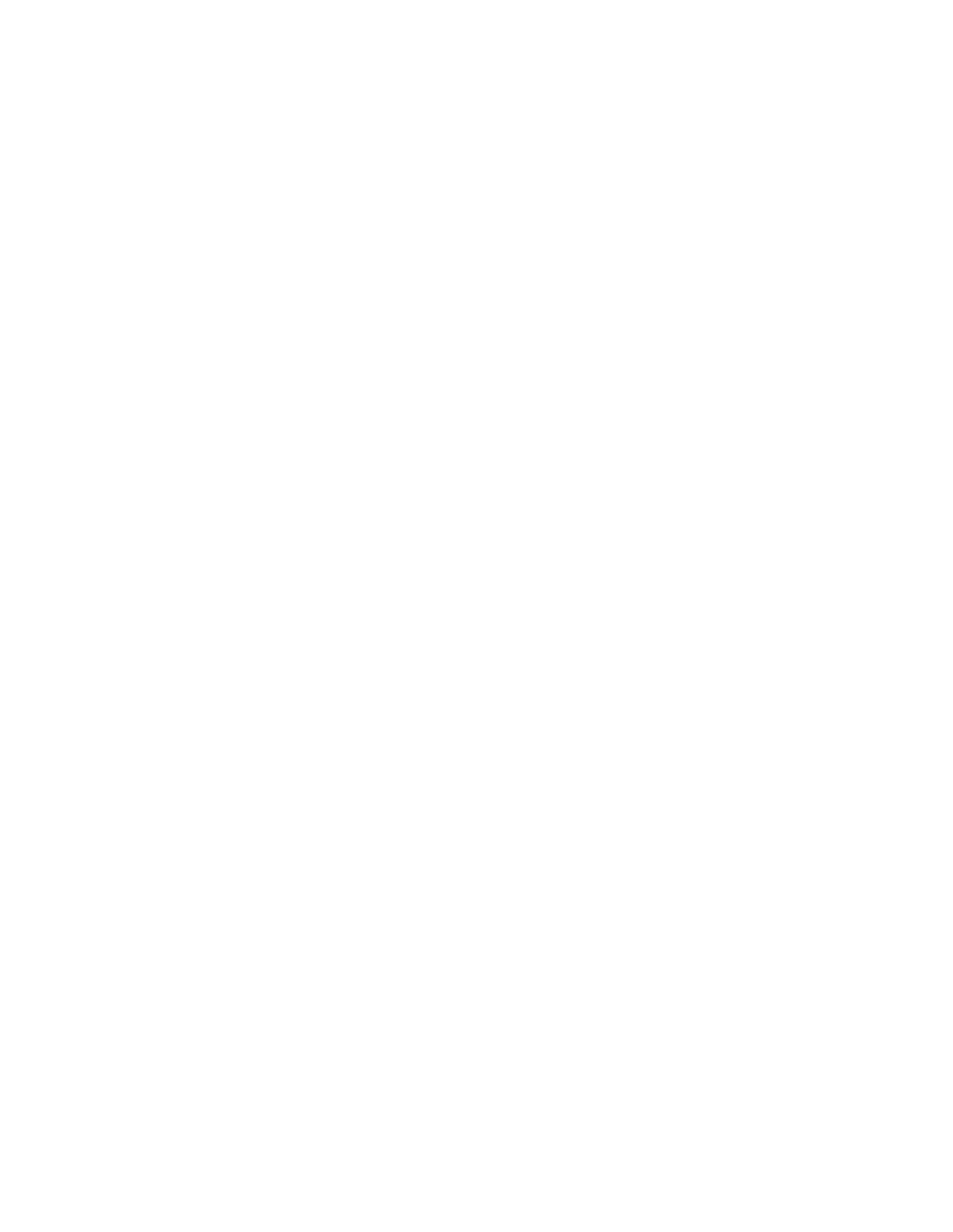### **Parameter Measurement Information**



**2.5V LVDS Output Load AC Test Circuit**



**Output Skew**



**Pulse Skew**



**Differential Input Level**



**Part-to-Part Skew**



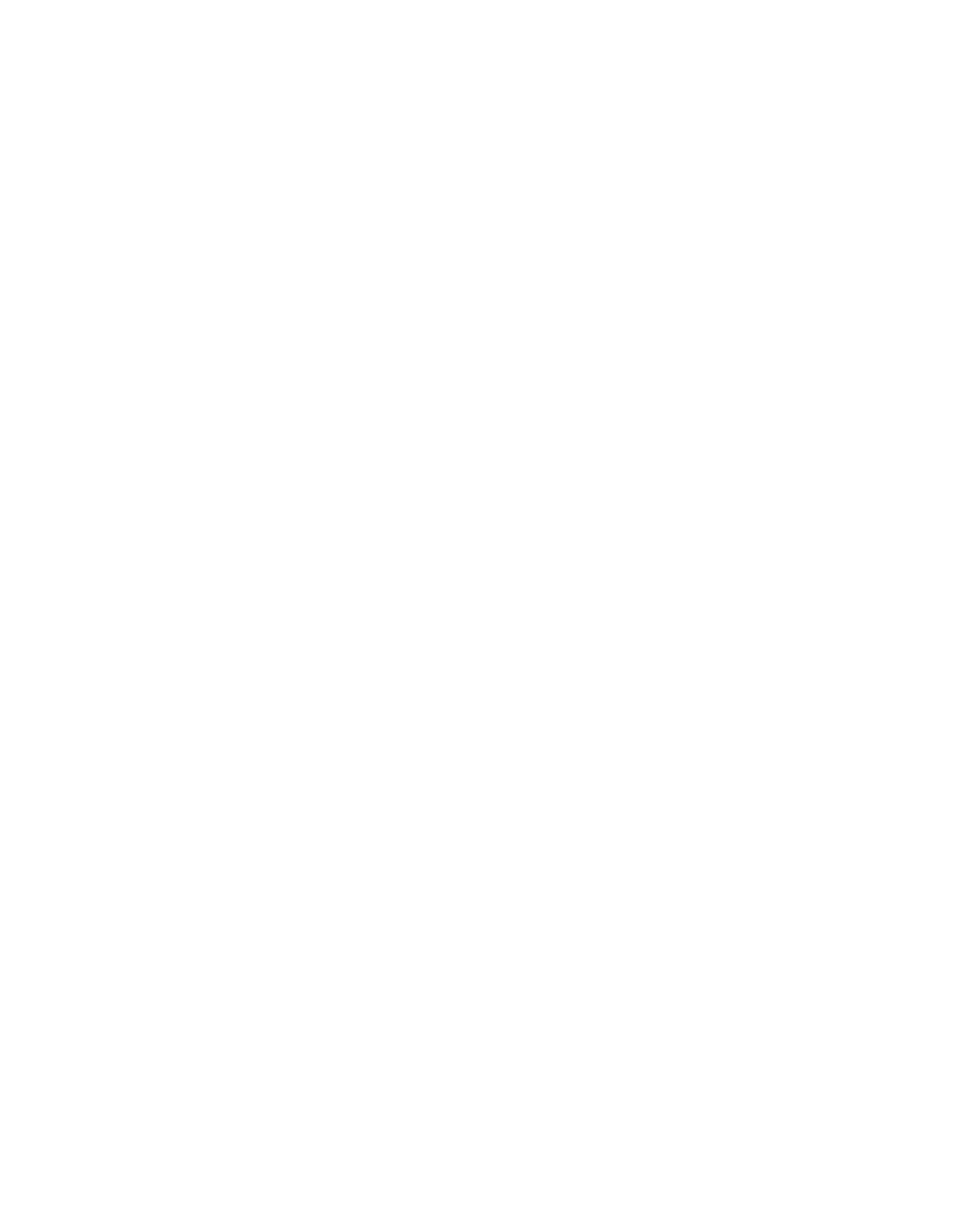# $\mathbf{I}(\mathbf{S},\mathbf{S})$

## **Parameter Measurement Information, continued**



**Output Rise/Fall Time**



**Differential Output Voltage Setup**



**Differential Output Slew Rate**



**Output Duty Cycle/Pulse Width/Period**



**Offset Voltage Setup**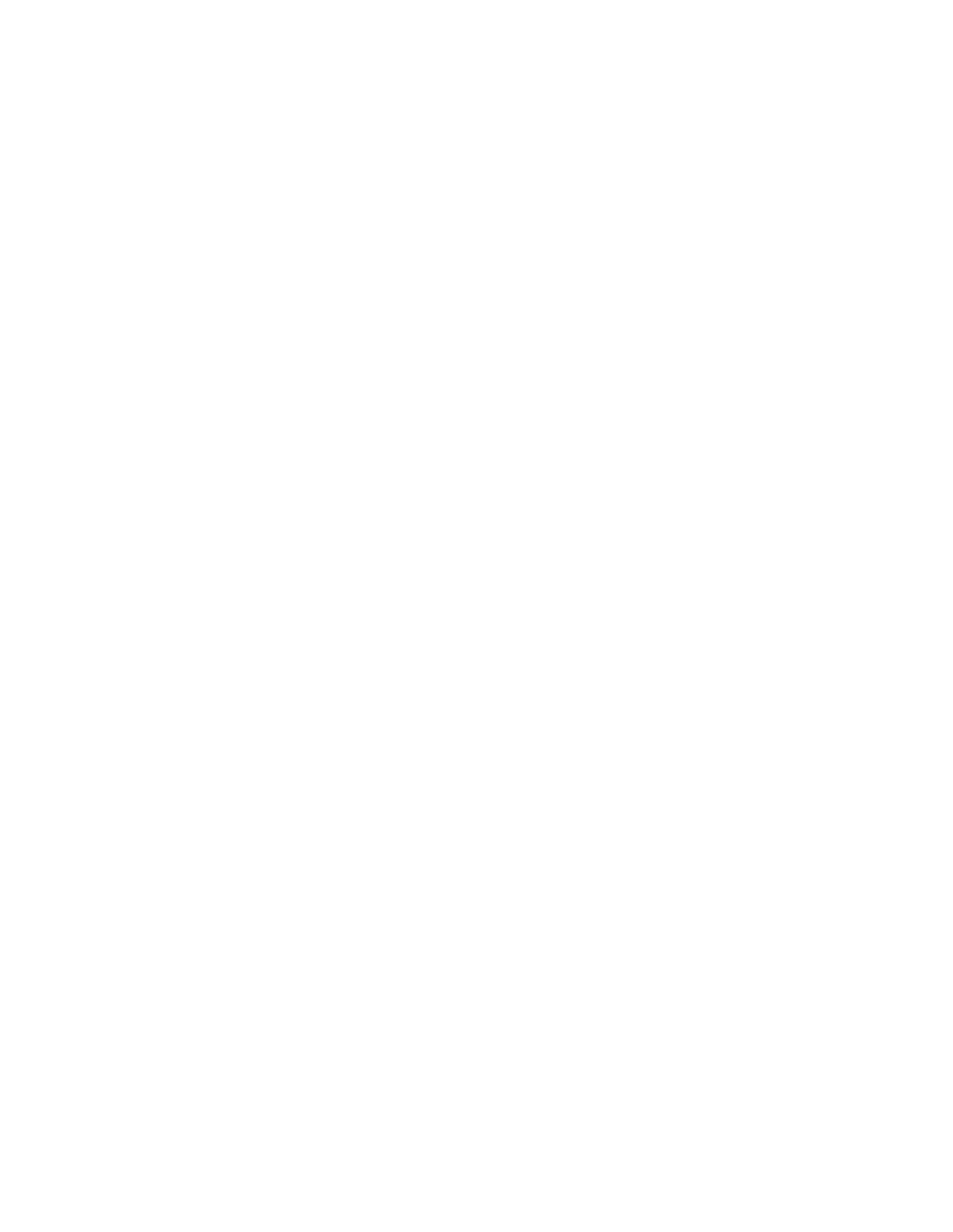# **Applications Information**

### **Wiring the Differential Input to Accept Single-Ended Levels**

*Figure 1* shows how a differential input can be wired to accept single ended levels. The reference voltage  $V_{\text{BFF}} = V_{\text{DD}}/2$  is generated by the bias resistors R1 and R2. The bypass capacitor (C1) is used to help filter noise on the DC bias. This bias circuit should be located as close to the input pin as possible. The ratio of R1 and R2 might need to be adjusted to position the  $V_{REF}$  in the center of the input voltage swing. For example, if the input clock swing is 2.5V and  $V_{DD} = 3.3V$ , R1 and R2 value should be adjusted to set  $V_{\text{RFF}}$  at 1.25V. The values below are for when both the single ended swing and  $V_{DD}$  are at the same voltage. This configuration requires that the sum of the output impedance of the driver (Ro) and the series resistance (Rs) equals the transmission line impedance. In addition, matched termination at the input will attenuate the signal in half. This can be done in one of two ways. First, R3 and R4 in parallel should equal the transmission line impedance. For most 50Ω applications, R3 and R4 can be 100Ω. The values of the resistors can be increased to reduce the loading for slower and weaker LVCMOS driver. When using single-ended signaling, the noise rejection benefits of differential signaling are reduced. Even though the differential input can handle full rail LVCMOS signaling, it is recommended that the amplitude be reduced. The datasheet specifies a lower differential amplitude, however this only applies to differential signals. For single-ended applications, the swing can be larger, however  $V_{\parallel L}$  cannot be less than -0.3V and  $V_{\text{IH}}$  cannot be more than  $V_{\text{DD}}$  + 0.3V. Though some of the recommended components might not be used, the pads should be placed in the layout. They can be utilized for debugging purposes. The datasheet specifications are characterized and guaranteed by using a differential signal.



**Figure 1. Recommended Schematic for Wiring a Differential Input to Accept Single-ended Levels**

### **Recommendations for Unused Input and Output Pins**

#### **Inputs:**

#### **CLK/nCLK Inputs**

For applications not requiring the use of the differential input, both CLK and nCLK can be left floating. Though not required, but for additional protection, a 1k $\Omega$  resistor can be tied from CLK to ground.

#### **LVCMOS Control Pins**

All control pins have internal pull-ups or pull-downs; additional resistance is not required but can be added for additional protection. A 1kΩ resistor can be used.

### **Outputs:**

#### **LVDS Outputs**

All unused LVDS outputs should be terminated with 100Ω resistor between the differential pair.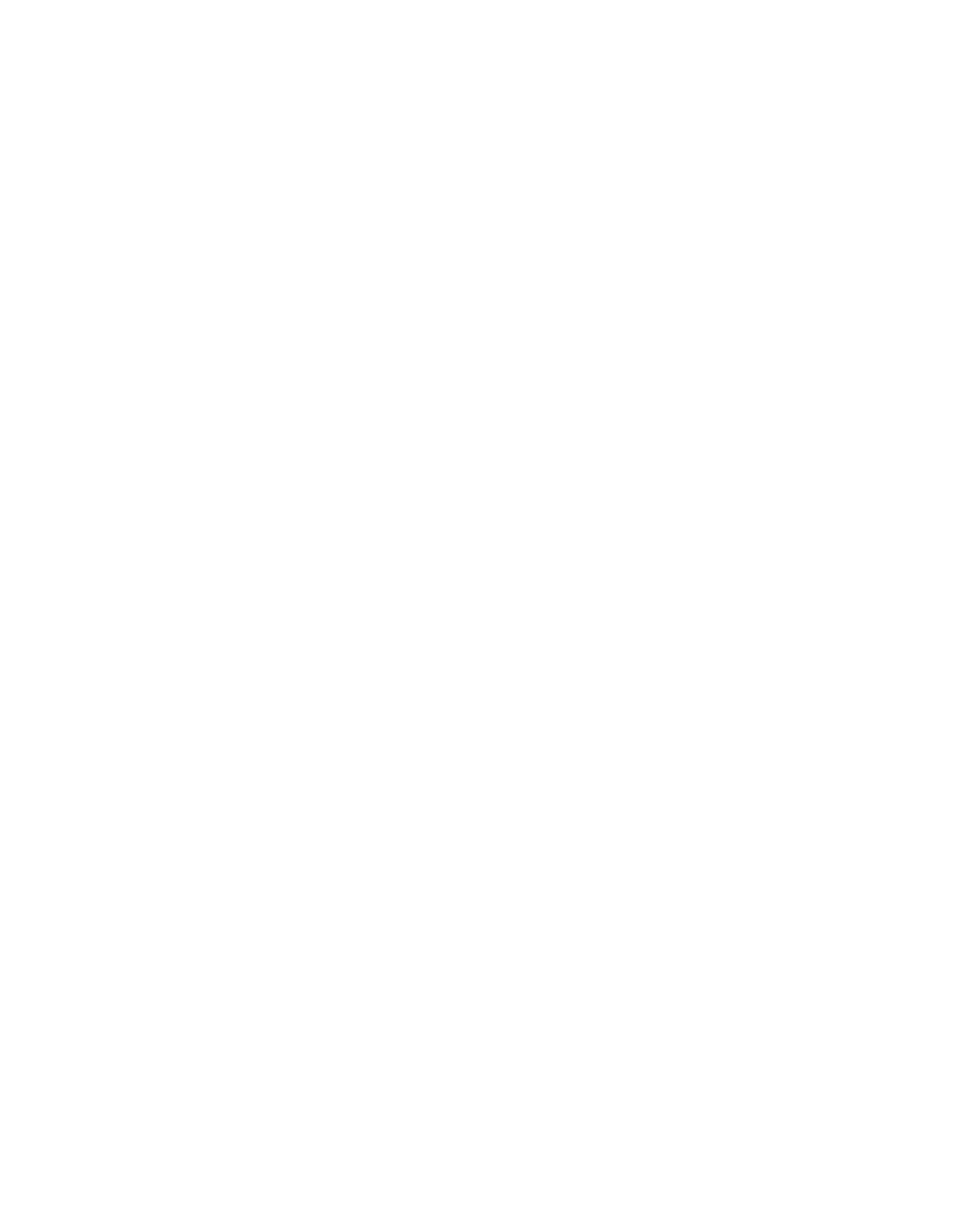### **Differential Clock Input Interface**

The CLK/nCLK accepts LVPECL, LVDS and other differential signals. Both differential signals must meet the  $V_{PP}$  and  $V_{CMB}$  input requirements. *Figures 2A to 2C* show interface examples for the CLK/nCLK input driven by the most common driver types. The input



**Figure 2A. CLK/nCLK Input Driven by a 2.5V LVPECL Driver**



**Figure 2C. CLK/nCLK Input Driven by an LVDS Driver**

interfaces suggested here are examples only. If the driver is from another vendor, use their termination recommendation. Please consult with the vendor of the driver component to confirm the driver termination requirements.



**Figure 2B. CLK/nCLK Input Driven by a 2.5V LVPECL Driver with AC Coupler**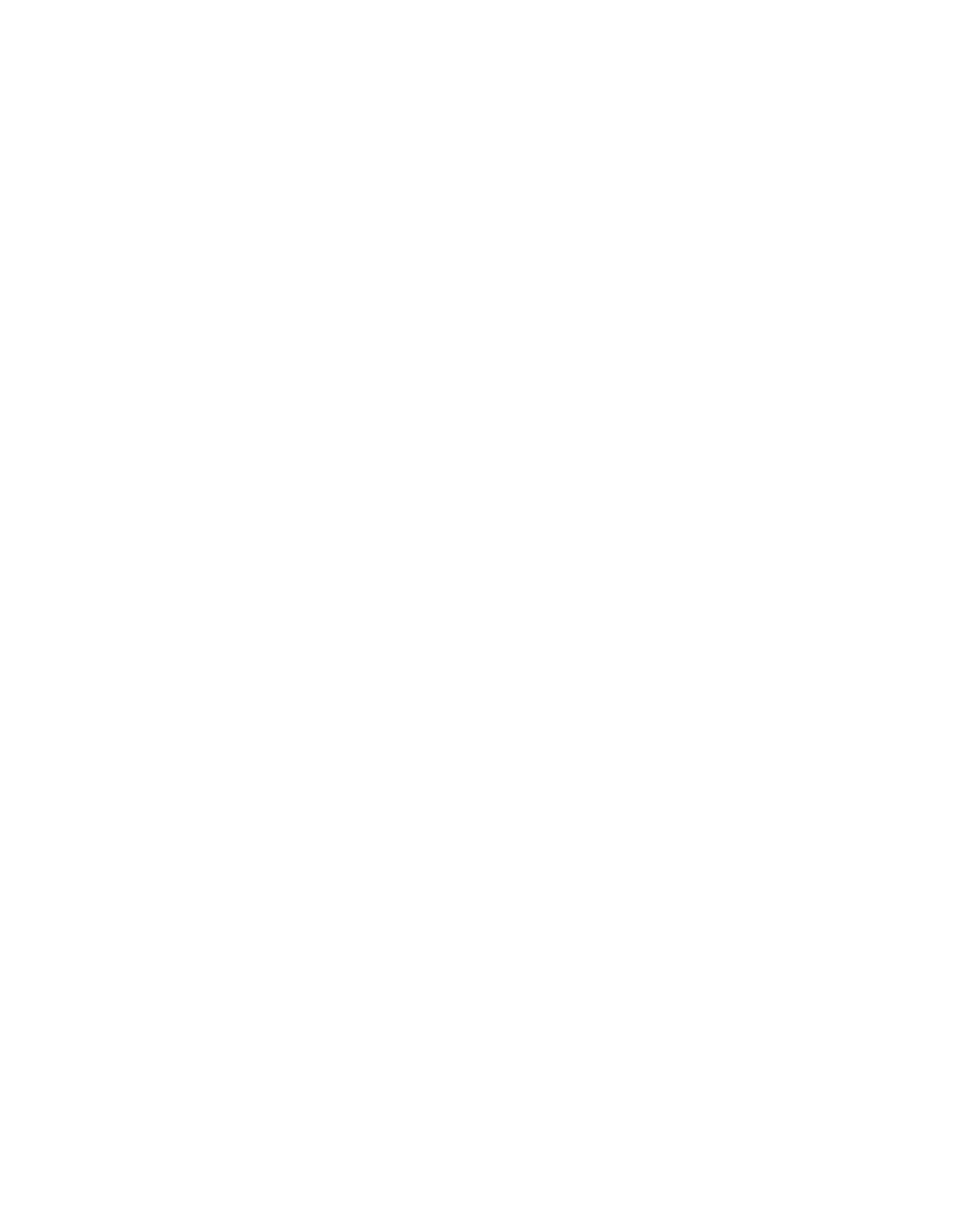### **VFQFN EPAD Thermal Release Path**

In order to maximize both the removal of heat from the package and the electrical performance, a land pattern must be incorporated on the Printed Circuit Board (PCB) within the footprint of the package corresponding to the exposed metal pad or exposed heat slug on the package, as shown in *Figure 3.* The solderable area on the PCB, as defined by the solder mask, should be at least the same size/shape as the exposed pad/slug area on the package to maximize the thermal/electrical performance. Sufficient clearance should be designed on the PCB between the outer edges of the land pattern and the inner edges of pad pattern for the leads to avoid any shorts.

While the land pattern on the PCB provides a means of heat transfer and electrical grounding from the package to the board through a solder joint, thermal vias are necessary to effectively conduct from the surface of the PCB to the ground plane(s). The land pattern must be connected to ground through these vias. The vias act as "heat pipes". The number of vias (i.e. "heat pipes") are application specific and dependent upon the package power dissipation as well as electrical conductivity requirements. Thus, thermal and electrical analysis and/or testing are recommended to determine the minimum number needed. Maximum thermal and electrical performance is achieved when an array of vias is incorporated in the land pattern. It is recommended to use as many vias connected to ground as possible. It is also recommended that the via diameter should be 12 to 13mils (0.30 to 0.33mm) with 1oz copper via barrel plating. This is desirable to avoid any solder wicking inside the via during the soldering process which may result in voids in solder between the exposed pad/slug and the thermal land. Precautions should be taken to eliminate any solder voids between the exposed heat slug and the land pattern. Note: These recommendations are to be used as a guideline only. For further information, please refer to the Application Note on the Surface Mount Assembly of Amkor's Thermally/ Electrically Enhance Leadframe Base Package, Amkor Technology.



**Figure 3. P.C. Assembly for Exposed Pad Thermal Release Path – Side View (drawing not to scale)**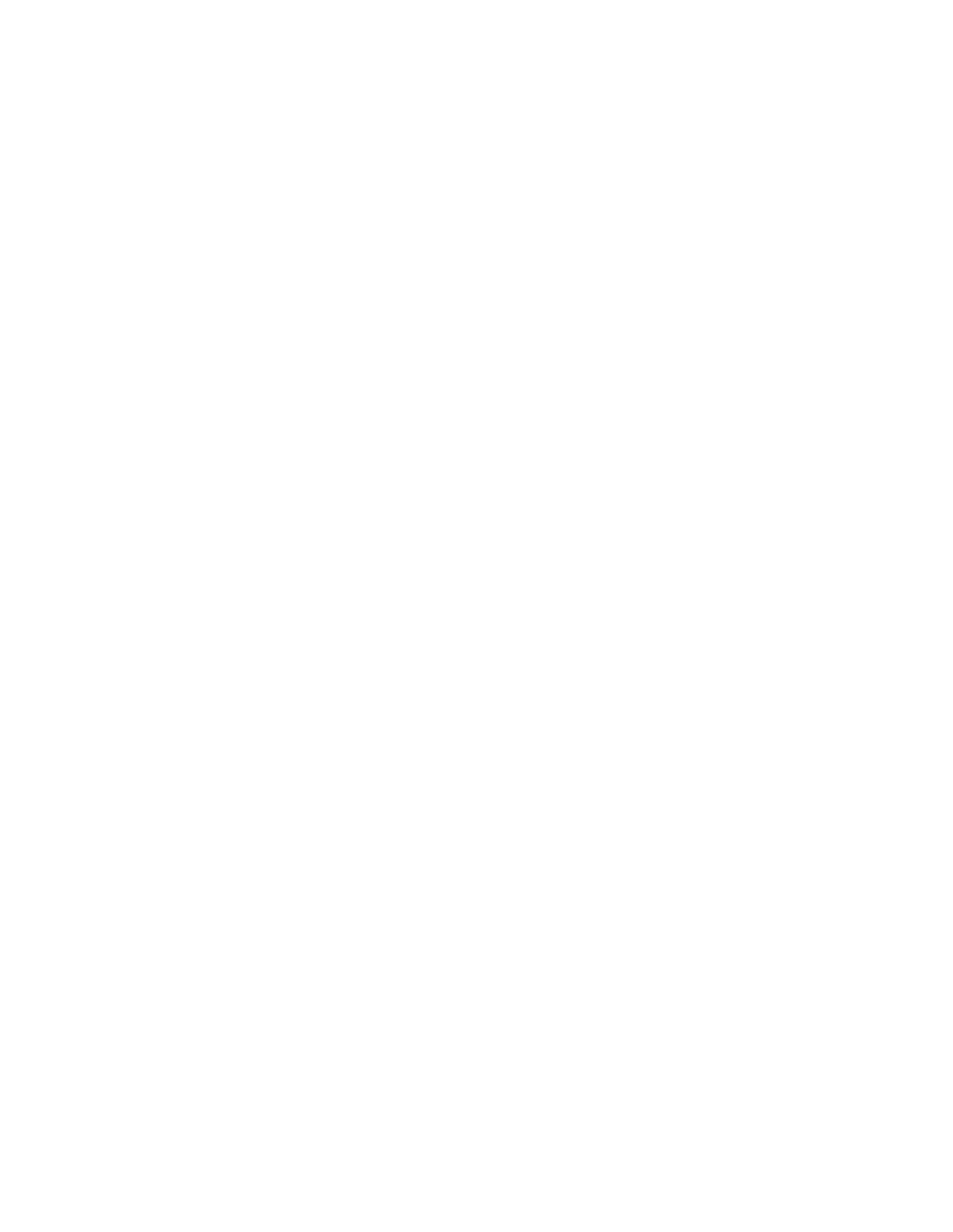### **LVDS Driver Termination**

A general LVDS interface is shown in *Figure 4.* Standard termination for LVDS type output structure requires both a 100Ω parallel resistor at the receiver and a 100Ω differential transmission line environment. In order to avoid any transmission line reflection issues, the 100Ω resistor must be placed as close to the receiver as possible. IDT offers a full line of LVDS compliant devices with two types of output structures: current source and voltage source. The standard

termination schematic as shown in Figure 4 can be used with either type of output structure. If using a non-standard termination, it is recommended to contact IDT and confirm if the output is a current source or a voltage source type structure. In addition, since these outputs are LVDS compatible, the amplitude and common mode input range of the input receivers should be verified for compatibility with the output.



**Figure 4. Typical LVDS Driver Termination**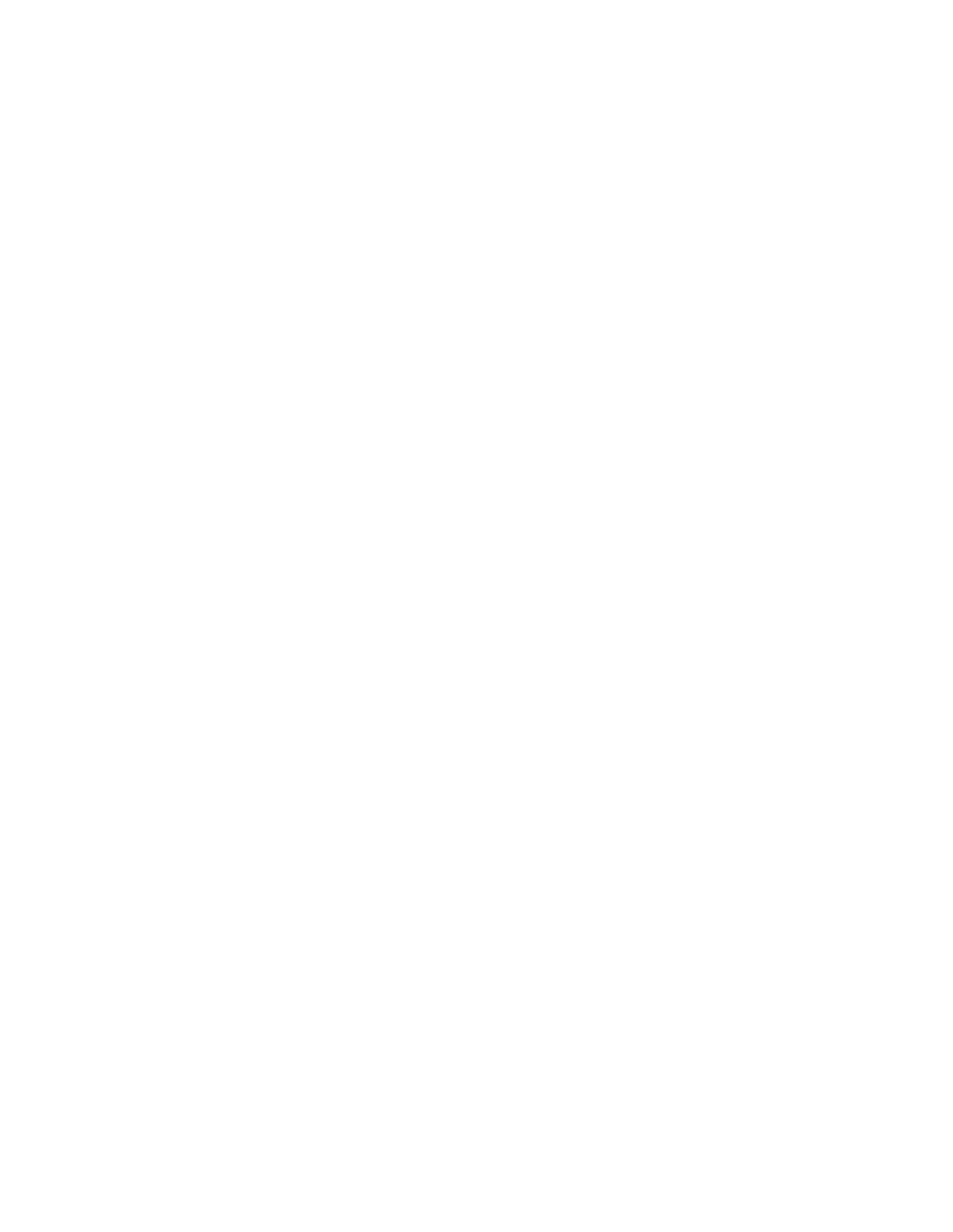

### **Power Considerations**

This section provides information on power dissipation and junction temperature for the ICS854110I. Equations and example calculations are also provided.

#### **1. Power Dissipation.**

The total power dissipation for the ICS54110I is the sum of the core power plus the power dissipation in the load(s). The following is the power dissipation for  $V_{DD} = 2.5V + 5\% = 2.625V$ , which gives worst case results.

Total power dissipation, includes power dissipation on external components.

 $P_{\text{1}}$ core+load =  $V_{\text{DD}}$  <sub>MAX</sub>  $*$   $I_{\text{DD}}$  <sub>core+load</sub> = 2.625V  $*$  86mA = 225.75mW

Where:

I<sub>DD</sub> <sub>core+load</sub> is the total supply current which includes external components

To calculate the power dissipation on the device alone, Pd\_total, and use it for junction temperature calculation, subtract the power dissipation on the external components.

•  $Pd\_total = P\_core+load - (P\_load + P\_rset)$ 

Where:

P\_load is power dissipation on the output loadings P\_rset is power dissipation on the  $R_{\text{SET}}$ 

The load current per output is:

•  $I_{\text{OD\_core+load}} - I_{\text{DD\_load}} / N = (86 \text{mA} - 18 \text{mA}) / 10 = 6.8 \text{mA}$ 

Where:  $I_{DD}$  <sub>no load</sub> is  $I_{DD}$  current at no load condition N is number of outputs

Power Dissipation on output loads

• P\_load = (lout)^2 \* R\_load \* N =  $(6.8 \text{mA})$ ^2 \* 100 $\Omega$  \* 10 = 46.2mW

Power Dissipation on RSET

• P\_rset =  $(Vrset)^2 / R_{SET} = (1V)^2 / 4k\Omega = 0.25mW$ (NOTE: P\_rset is small and can be negligible)

Total Power Dissipation on the part excluding the power dissipation on the external components.

 $Pd\_total = P\_core+load - (P\_load + P\_rset)$  $= 225.75$ mW – (46.2mW + 0.25mW) **= 179.3mW**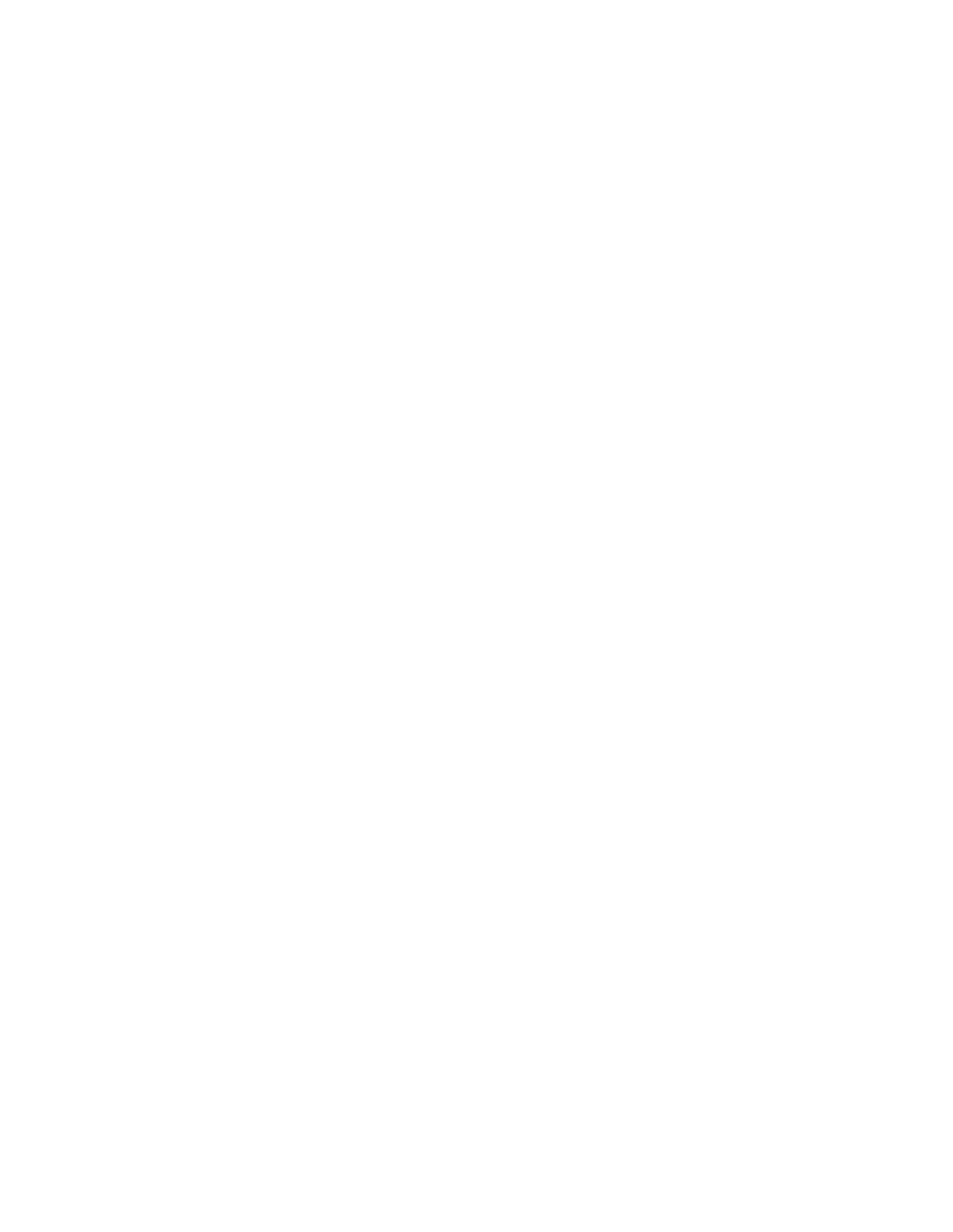

#### **2. Junction Temperature.**

Junction temperature, Tj, is the temperature at the junction of the bond wire and bond pad, and directly affects the reliability of the device. The maximum recommended junction temperature is 125°C. Limiting the internal transistor junction temperature, Tj, to 125°C ensures that the bond wire and bond pad temperature remains below 125°C.

The equation for Tj is as follows: Tj =  $\theta_{JA}$  \* Pd\_total + T<sub>A</sub>

Tj = Junction Temperature

 $\theta_{JA}$  = Junction-to-Ambient Thermal Resistance

Pd\_total = Total Device Power Dissipation (example calculation is in section 1 above)

 $T_A$  = Ambient Temperature

In order to calculate junction temperature, the appropriate junction-to-ambient thermal resistance  $\theta_{JA}$  must be used. Assuming no air flow and a multi-layer board, the appropriate value is 65.7°C/W per Table 6A below.

Therefore, Tj for an ambient temperature of 85°C with all outputs switching is:

 $85^{\circ}$ C + 0.179W  $*$  65.7°C/W = 96.8°C. This is below the limit of 125°C.

This calculation is only an example. Tj will obviously vary depending on the number of loaded outputs, supply voltage, air flow and the type of board (multi-layer).

#### **Table 6A. Thermal Resistance** θJA **for 32 Lead LQFP, Forced Convection**

|                                             | $\theta_{JA}$ by Velocity |                    |          |
|---------------------------------------------|---------------------------|--------------------|----------|
| Meters per Second                           |                           |                    | 2.5      |
| Multi-Layer PCB, JEDEC Standard Test Boards | 65.7°C/W                  | $55.9^{\circ}$ C/W | 52.4°C/W |

#### Table 6B. Thermal Resistance  $θ_{JA}$  for 32 Lead VFQFN, Forced Convection

| $\theta_{JA}$ by Velocity                   |                    |                    |                    |  |  |
|---------------------------------------------|--------------------|--------------------|--------------------|--|--|
| Meters per Second                           |                    |                    | 2.5                |  |  |
| Multi-Layer PCB, JEDEC Standard Test Boards | $37.0^{\circ}$ C/W | $32.4^{\circ}$ C/W | $29.0^{\circ}$ C/W |  |  |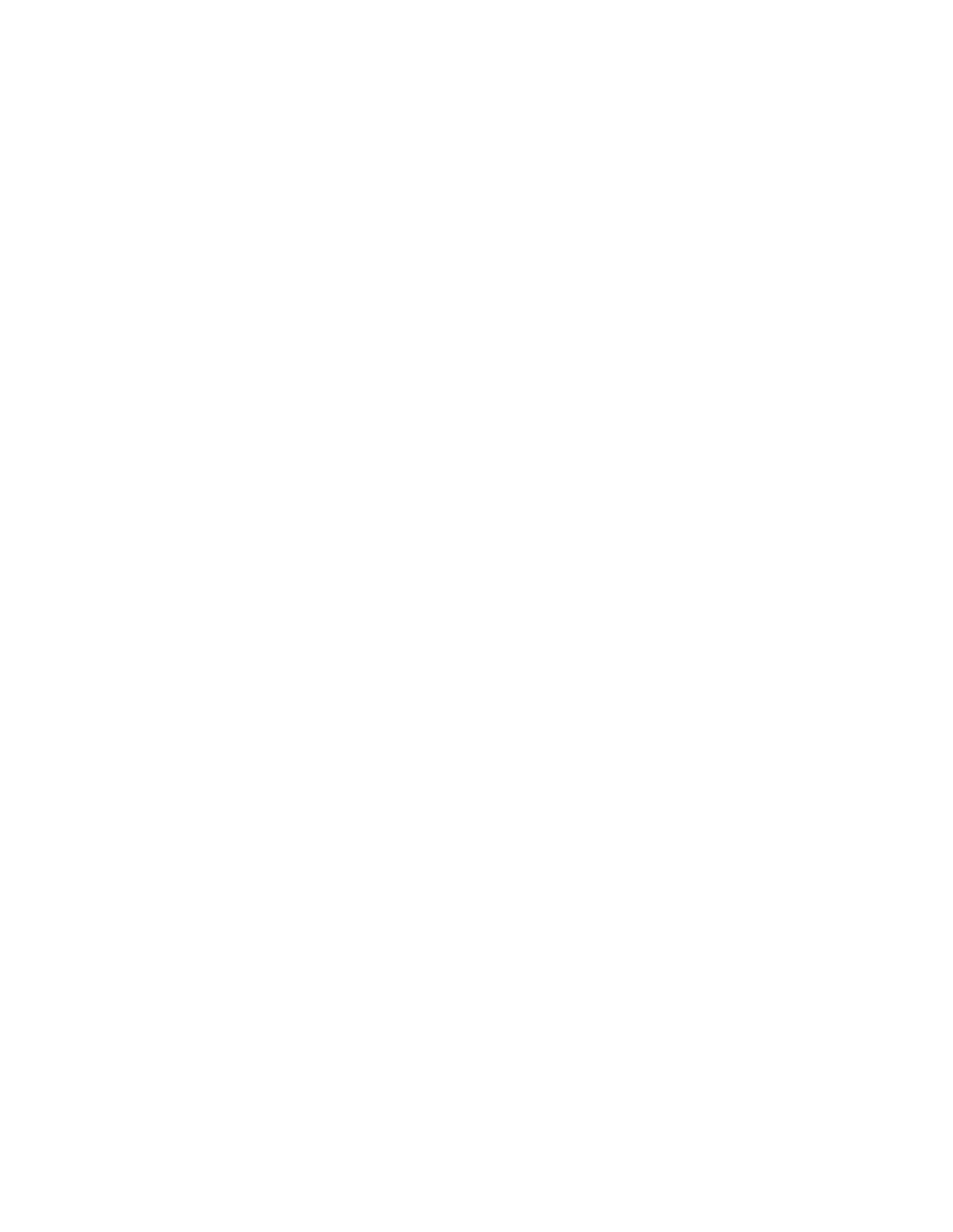

# **Reliability Information**

### **Table 7A.** θJA **vs. Air Flow Table for a 32-Lead VFQFN**

|                                             | $\theta_{\mathsf{JA}}$ vs. Air Flow |          |                    |
|---------------------------------------------|-------------------------------------|----------|--------------------|
| Meters per Second                           |                                     |          | 2.5                |
| Multi-Layer PCB, JEDEC Standard Test Boards | $37.0^{\circ}$ C/W                  | 32.4°C/W | $29.0^{\circ}$ C/W |

### **Table 7B.** θJA **vs. Air Flow Table for a 32-Lead LQFP**

|                                             | $\theta_{\mathsf{JA}}$ vs. Air Flow |                    |          |
|---------------------------------------------|-------------------------------------|--------------------|----------|
| Meters per Second                           |                                     |                    | 2.5      |
| Multi-Layer PCB, JEDEC Standard Test Boards | 65.7°C/W                            | $55.9^{\circ}$ C/W | 52.4°C/W |

### **Transistor Count**

The transistor count for ICS854110I is: 1757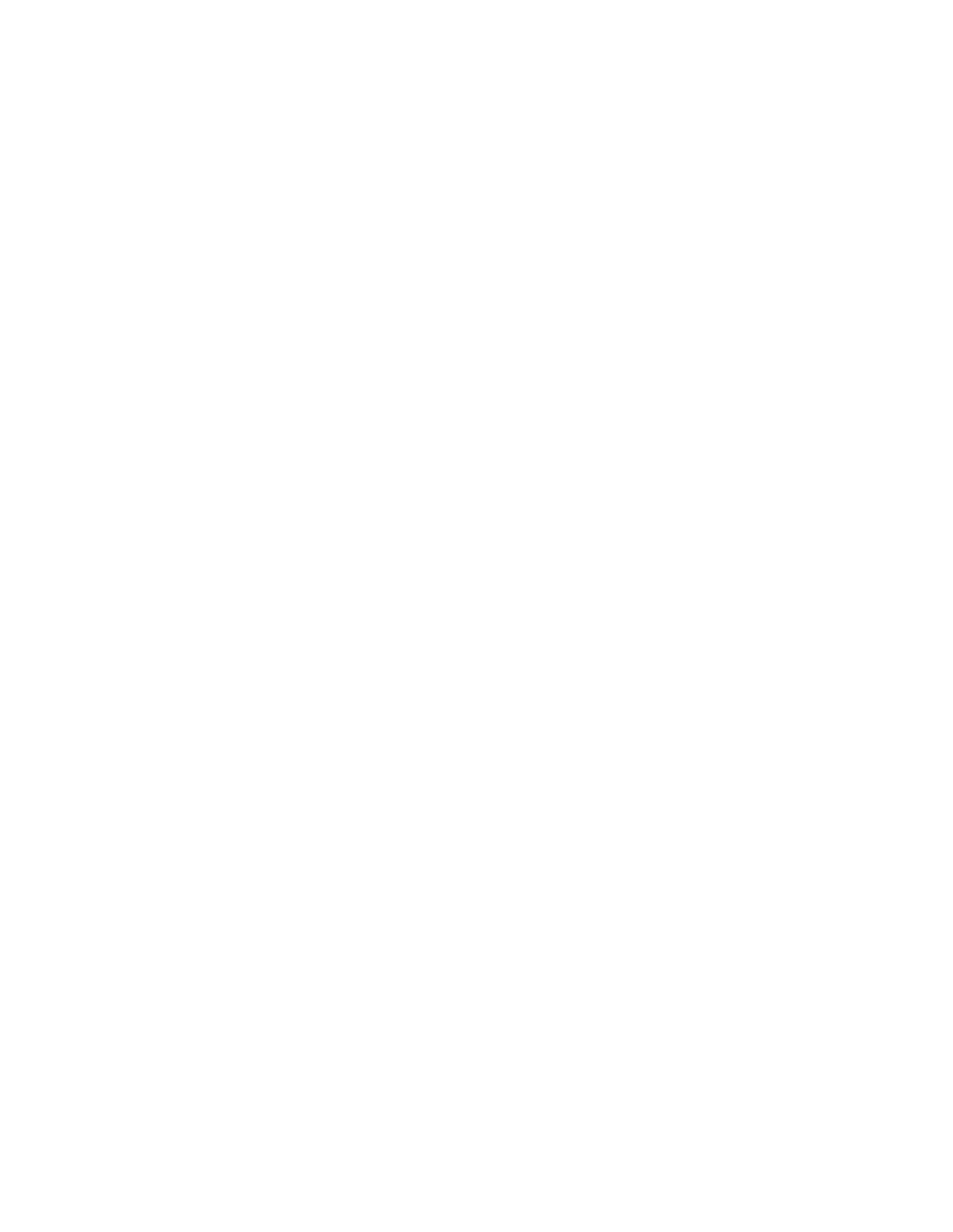# **Package Outline and Package Dimensions**

**Package Outline - K Suffix for 32-Lead VFQFN**







There are 2 methods of indicating pin 1 corner at the back of the VFQFN package are:

- 1. Type A: Chamfer on the paddle (near pin 1)
- 2. Type C: Mouse bite on the paddle (near pin 1)

### **Table 8A. Package Dimensions for 32-Lead VFQFN**

| <b>JEDEC Variation: VHHD-2/-4</b><br><b>All Dimensions in Millimeters</b> |                |                |  |  |  |  |
|---------------------------------------------------------------------------|----------------|----------------|--|--|--|--|
| Symbol                                                                    | <b>Minimum</b> | <b>Maximum</b> |  |  |  |  |
| N                                                                         |                | 32             |  |  |  |  |
| A                                                                         | 0.80           | 1.00           |  |  |  |  |
| А1                                                                        | n              | 0.05           |  |  |  |  |
| A <sub>3</sub>                                                            | 0.25 Ref.      |                |  |  |  |  |
| b                                                                         | 0.18           | 0.30           |  |  |  |  |
| $N_D$ & $N_E$                                                             |                | 8              |  |  |  |  |
| <b>D&amp;E</b>                                                            |                | 5.00 Basic     |  |  |  |  |
| D <sub>2</sub> & E <sub>2</sub>                                           | 3.0            | 3.3            |  |  |  |  |
| е                                                                         | 0.50 Basic     |                |  |  |  |  |
|                                                                           | 0.30           | 0.50           |  |  |  |  |

Reference Document: JEDEC Publication 95, MO-220

NOTE: The following package mechanical drawing is a generic drawing that applies to any pin count VFQFN package. This drawing is not intended to convey the actual pin count or pin layout of this device. The pin count and pinout are shown on the front page. The package dimensions are in Table 8A.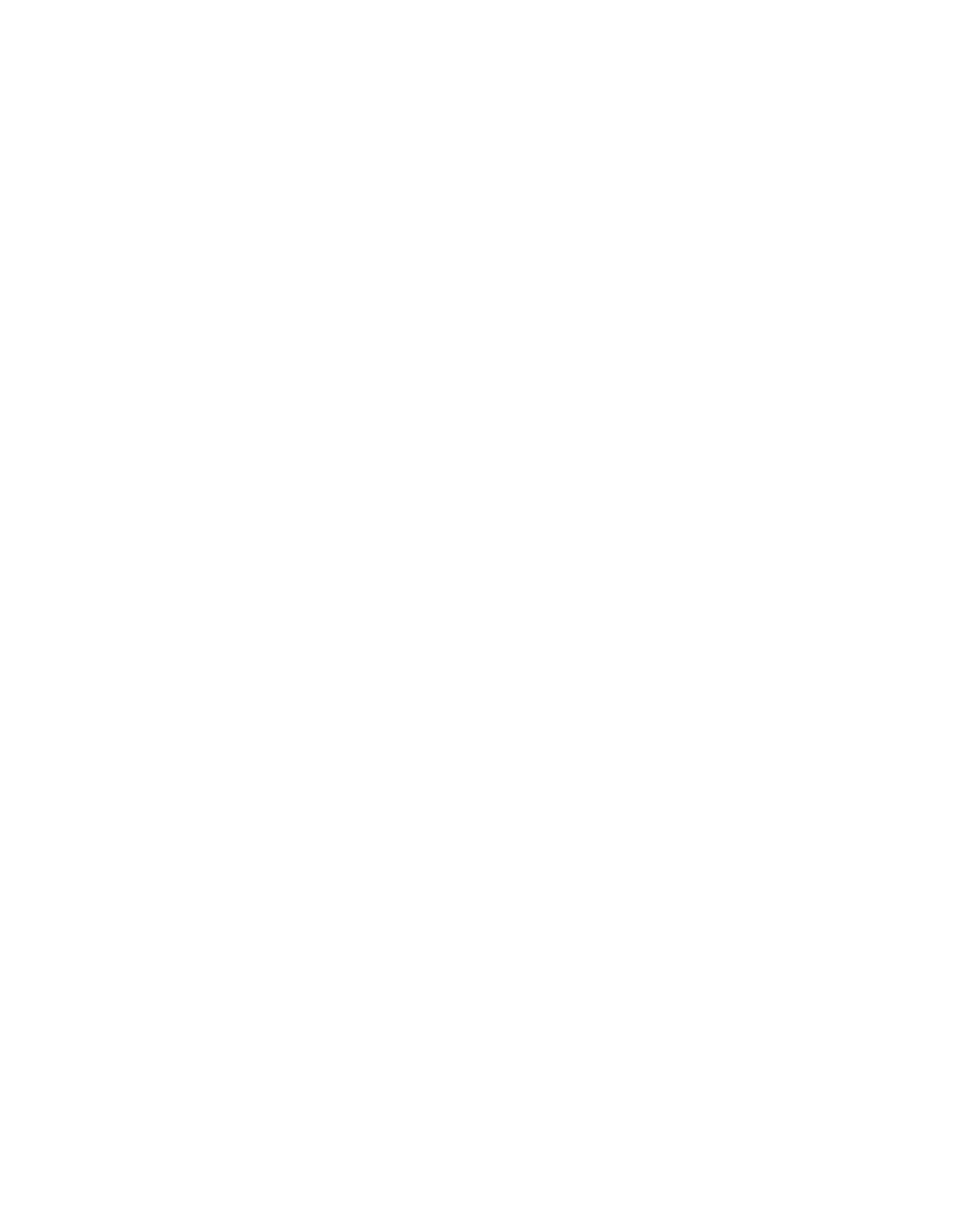# **Package Outline and Package Dimensions**

**Package Outline - Y Suffix for 32-Lead LQFP**



#### **Table 8B. Package Dimensions 32 Lead LQFP**

| <b>JEDEC Variation: BBA</b><br><b>All Dimensions in Millimeters</b> |                |                |                |  |  |
|---------------------------------------------------------------------|----------------|----------------|----------------|--|--|
| Symbol                                                              | <b>Minimum</b> | <b>Nominal</b> | <b>Maximum</b> |  |  |
| N                                                                   |                | 32             |                |  |  |
| A                                                                   |                |                | 1.60           |  |  |
| A <sub>1</sub>                                                      | 0.05           | 0.10           | 0.15           |  |  |
| A2                                                                  | 1.35           | 1.40           | 1.45           |  |  |
| b                                                                   | 0.30           |                | 0.45           |  |  |
| c                                                                   | 0.09           |                | 0.20           |  |  |
| <b>D&amp;E</b>                                                      | 9.00 Basic     |                |                |  |  |
| D1 & E1                                                             | 7.00 Basic     |                |                |  |  |
| е                                                                   | 0.80 Basic     |                |                |  |  |
|                                                                     | 0.45           | 0.60           | 0.75           |  |  |
| $\theta$                                                            | n۰             |                | $7^\circ$      |  |  |
| <b>CCC</b>                                                          |                |                | 0.10           |  |  |

Reference Document: JEDEC Publication 95, MS-026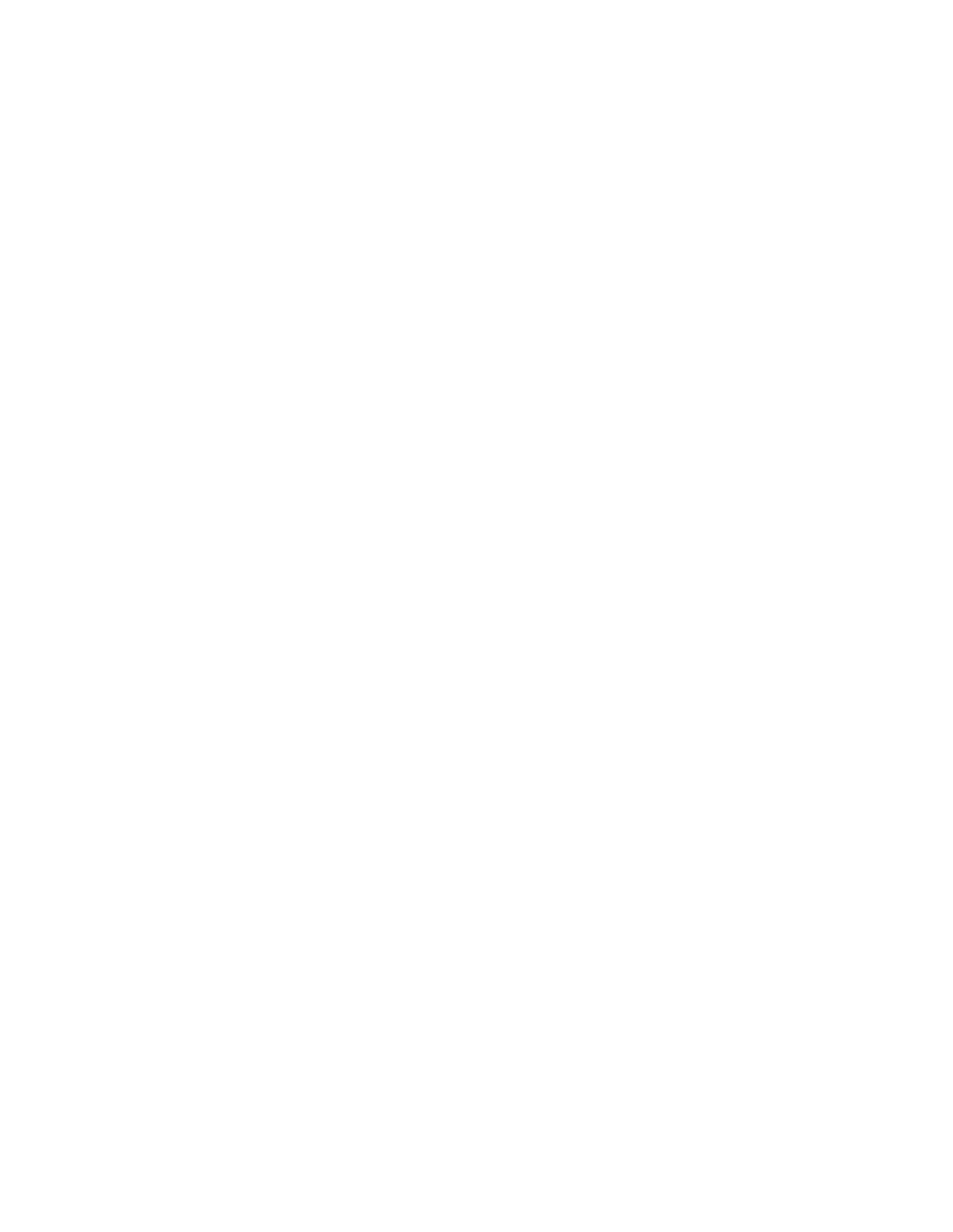

## **Ordering Information**

#### **Table 9. Ordering Information**

| <b>IPart/Order Number</b> | Marking            | Package                   | <b>Shipping Packaging</b> | Temperature    |
|---------------------------|--------------------|---------------------------|---------------------------|----------------|
| <b>854110AKILF</b>        | ICS54110AIL        | "Lead-Free" 32 Lead VFQFN | Trav                      | -40°C to 85°C. |
| <b>854110AKILFT</b>       | <b>ICS54110AIL</b> | "Lead-Free" 32 Lead VFQFN | 2500 Tape & Reel          | -40°C to 85°C. |
| <b>854110AYILF</b>        | ICS854110AIL       | "Lead-Free" 32 Lead LQFP  | Trav                      | -40°C to 85°C. |
| <b>854110AYILFT</b>       | ICS854110AIL       | "Lead-Free" 32 Lead LQFP  | 1000 Tape & Reel          | -40°C to 85°C. |

NOTE: Parts that are ordered with an "LF" suffix to the part number are the Pb-Free configuration and are RoHS compliant.

While the information presented herein has been checked for both accuracy and reliability, Integrated Device Technology (IDT) assumes no responsibility for either its use or for the infringement of any patents or other rights of third parties, which would result from its use. No other circuits, patents, or licenses are implied. This product is intended for use in normal commercial and industrial applications. Any other applications, such as those requiring high reliability or other extraordinary environmental requirements are not recommended without additional processing by IDT. IDT reserves the right to change any circuitry or specifications without notice. IDT does not authorize or warrant any IDT product for use in life support devices or critical medical instruments.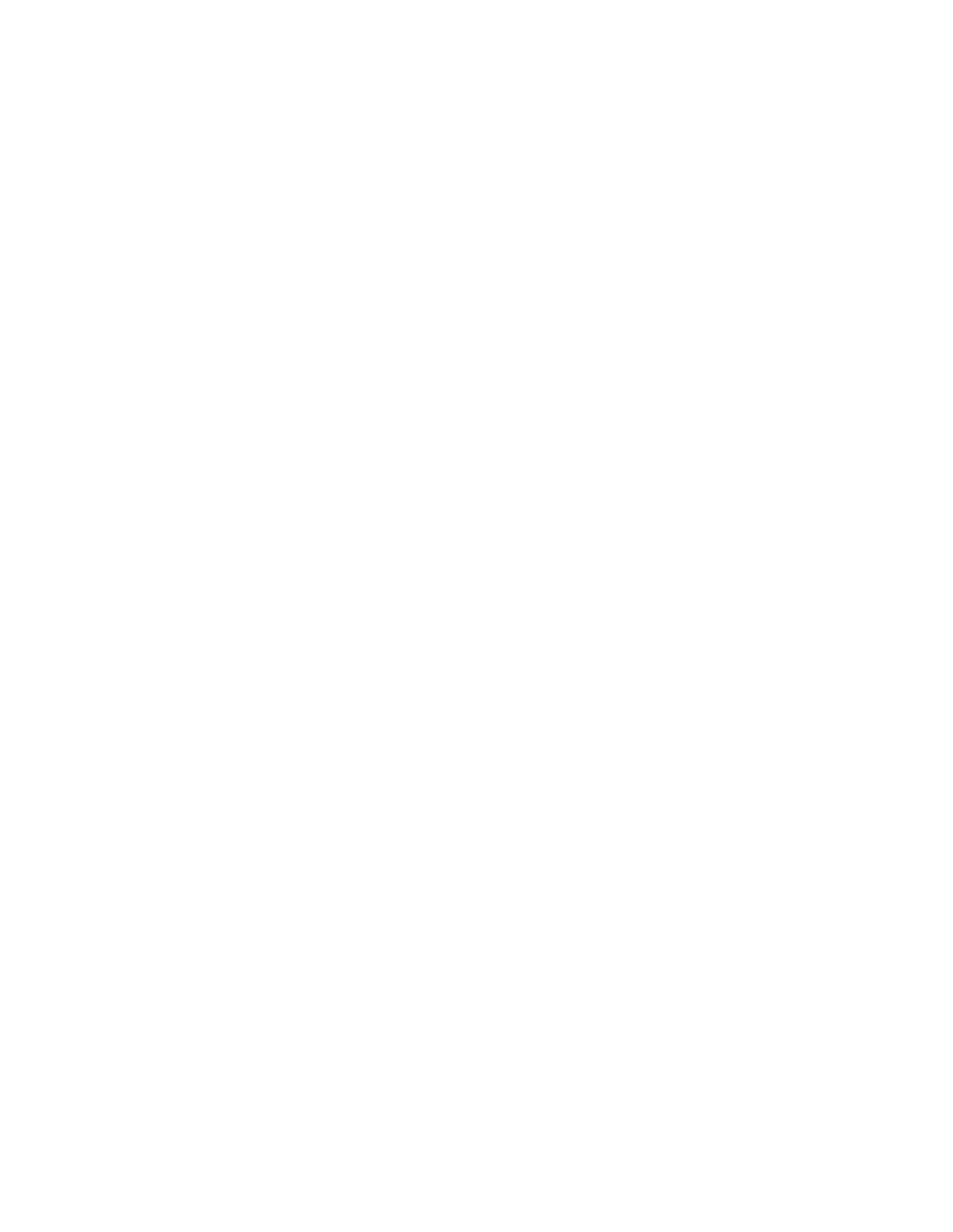

# **Revision History Sheet**

| Rev | <b>Table</b> | Page | <b>Description of Change</b>                                                    | Date |
|-----|--------------|------|---------------------------------------------------------------------------------|------|
| D   | T4A          |      | Power Supply DC Characteristics Table - added I <sub>DD</sub> spec of 30mA max. |      |